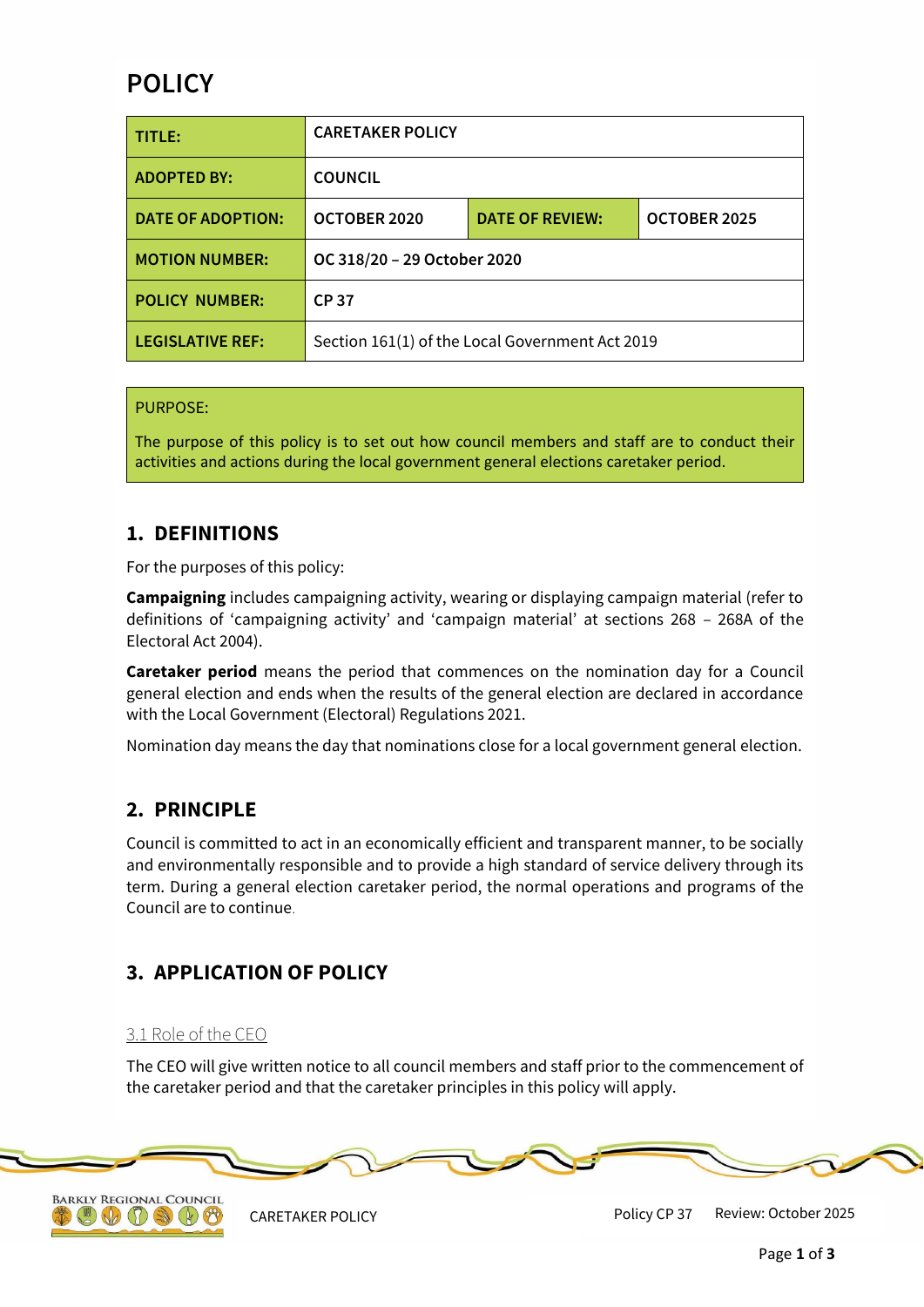The CEO will continue to prepare reports and provide information in order for Council members to carry out their roles in relation to the day-to-day business of the Council.

#### 3.2 Major decisions

The Council will not make any major decisions during the caretaker period.

Major decisions are those decisions that have a significant impact on Council operations and activities, or are otherwise political sensitive, and a reasonable person would not consider the decision to be part of the normal Council operations.

Major decisions include:

- (a) entering into any high value contract or lease agreement exceeding \$99,999.
- (b) entering into a new or substantially changed funding agreement, unless there is real risk the eligibility for funding will be lost;
- (c) committing Council funds outside the adopted budget;
- (d) amending the Council's caretaker policy;
- (e) amending the Council's delegations; and
- (f) making a decision relating to the employment or remuneration of the CEO or Acting CEO.

However, major decisions do not include:

- (a) a decision that relates to the carrying out of works in response to an emergency or disaster; or
- (b) an urgent matter that cannot wait until a newly elected Council makes a decision on that matter; or
- (c) a matter that has the possibility of legal or significant financial repercussions if a decision on the matter is deferred until the new Council has been elected; or
- (d) an expenditure or other decision required to be taken under an agreement by which funding is provided to the Council by the Commonwealth or Northern Territory Government or otherwise for the Council to be eligible for funding from the Commonwealth or Northern Territory Government; or
- (e) the signing of an agreement where the majority of the negotiations were undertaken or resolved by Council prior to the caretaker period commencing.

#### 3.3 Council resources

Council resources are not to be used for the purposes of campaigning for a candidate.

Council resources may be used to help with running the general election or to encourage voter participation.





CARETAKER POLICY Review: October 2025 Policy CP 37